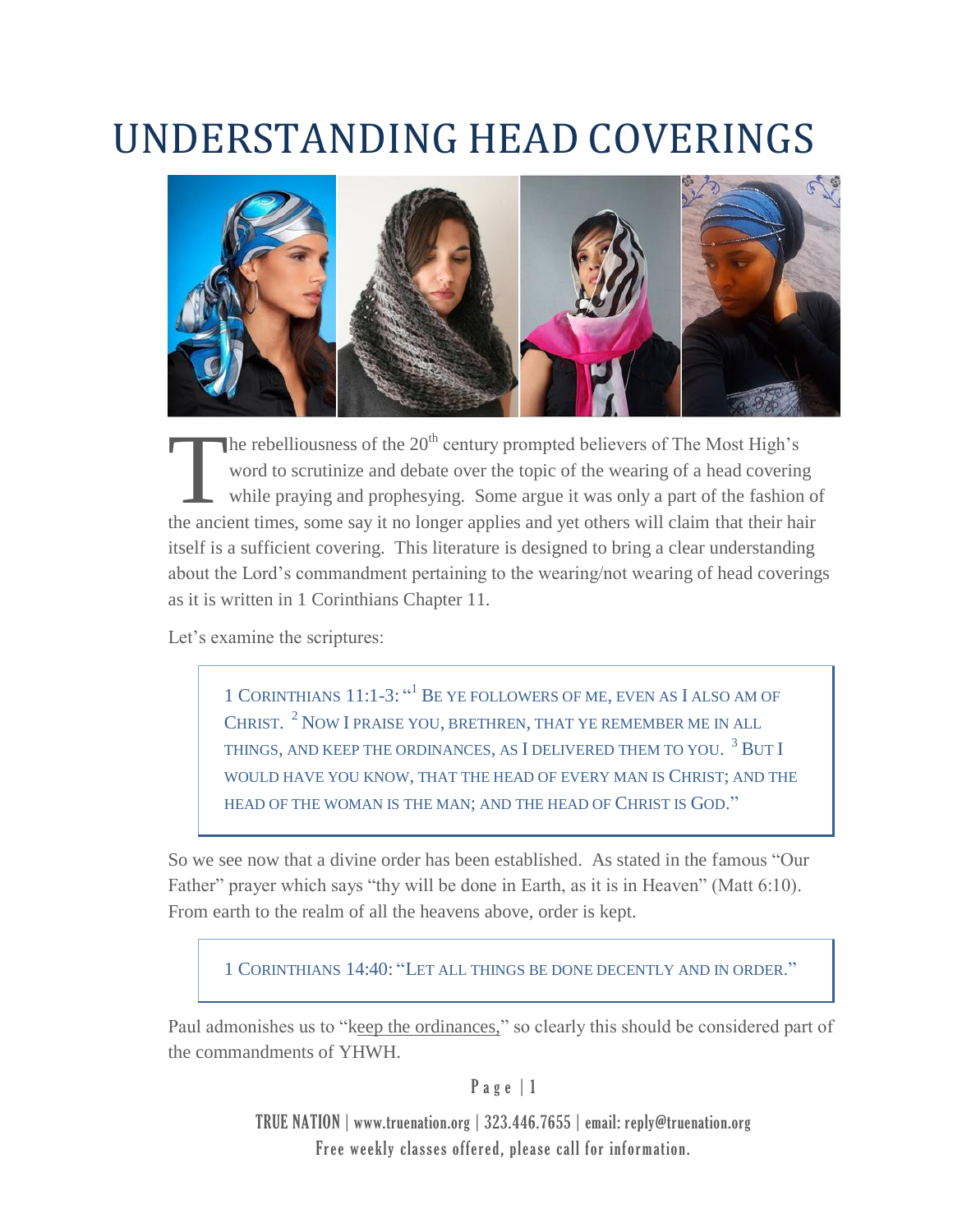EXODUS 18:20: "AND THOU SHALT TEACH THEM **ORDINANCES** AND LAWS, AND SHALT SHEW THEM THE WAY WHEREIN THEY MUST WALK, AND THE WORK THAT THEY MUST DO."

From earth to the realm of all the heavens above, the following order must be strictly followed:



It is clearly evident that each and every one of us, including Christ, is under subjection to a higher authority.

1 CORINTHIANS 11:4: "EVERY MAN PRAYING OR PROPHESYING, HAVING HIS HEAD COVERED, DISHONOURETH HIS HEAD."

There are two important aspects to this scripture: the **physical covering** and the **spiritual covering**. A man dishonoring his head (Christ) occurs when he is "concealing" or "covering up" the Glory of Christ. When we cease to obey the Lord's commandments, we dishonor Yahawashi (Christ). Our disobedience brings disorder and dishonor. The physical representation of this is when a man praying or prophesying has his head covered. A man should always have his head uncovered when praying or prophesying that way everyone understands that the man who is praying or prophesying is physically showing that he is not "covering" his head who is Christ. We have a responsibility to represent Christ in all things. We do this when praying or prophesying by not having our heads covered, and when we are not praying or prophesying by adhering to the commandments bringing honor to our Head.

P a g e | 2

TRUE NATION | www.truenation.org | 323.446.7655 | email: reply@truenation.org Free weekly classes offered, please call for information.

## The Head of Christ is The Most High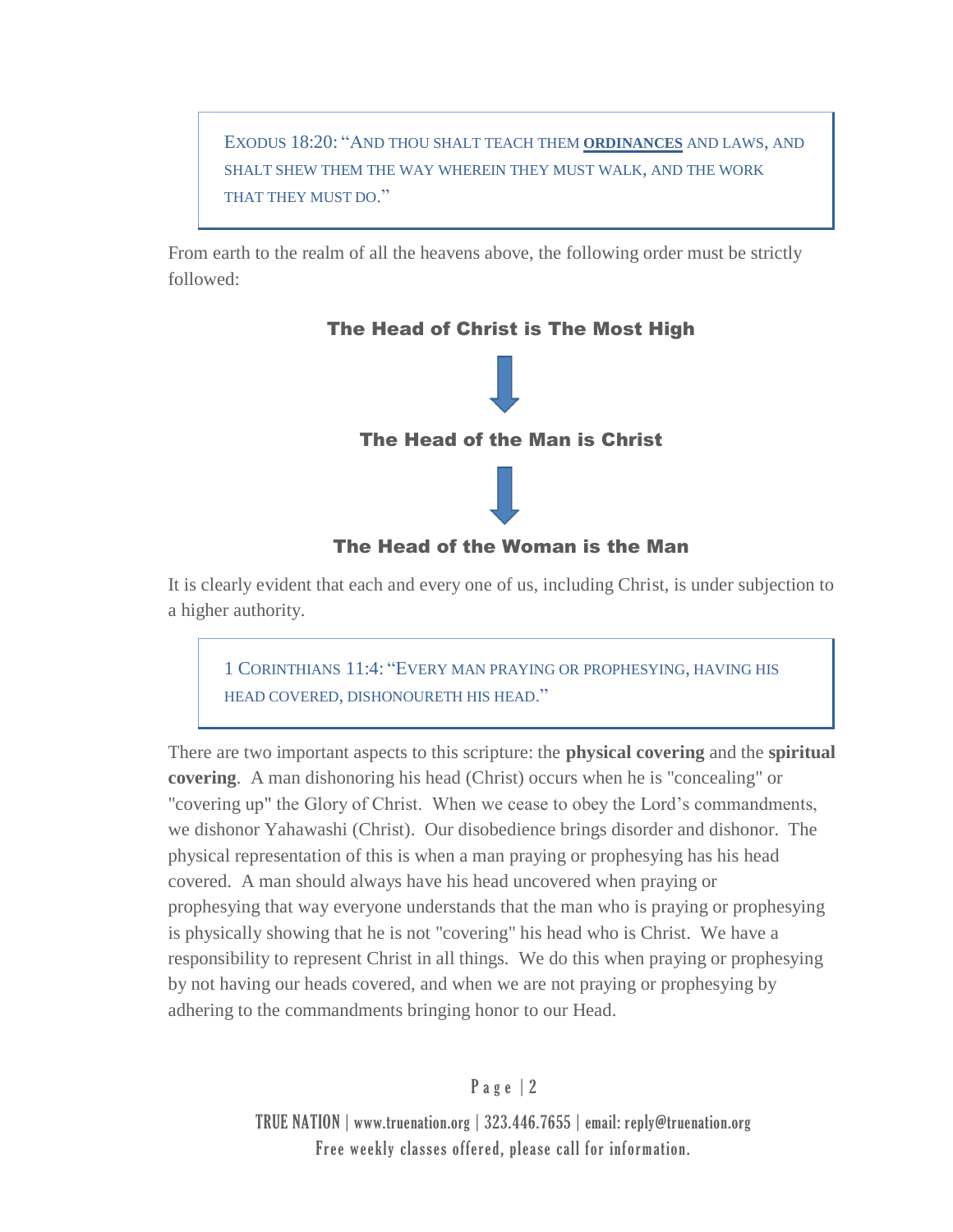1 CORINTHIANS 11:5: "BUT EVERY WOMAN THAT PRAYETH OR PROPHESIETH WITH HER HEAD UNCOVERED DISHONOURETH HER HEAD: FOR THAT IS EVEN ALL ONE AS IF SHE WERE SHAVEN."

This scripture also bears two important aspects. A woman has the same responsibility to honor her Husband/Man as does a man who must honor Christ. When a woman goes against the teachings of her Husband (the laws, statues, and commandments) she has "uncovered" or exposed herself and her Husband as being out of order. Dishonor and shame comes to the woman because she has gone against the order (Ecclesiasticus 22:5 [Apocrypha]; Ecclesiasticus 26:26 [Apocrypha]). The physical representation of a women honoring her head is the actual wearing of a head covering or veil when praying or prophesying. The physical covering shows that the woman is in subjection to the order, has honor for her head (her Husband) and will not "uncover" the honor and teachings of her husband. There are some that contend that the Spiritual edification is sufficient, however in being ensamples to the flock **(1 Peter 5:3),** we must SHOW our works and acts of faith (**James 2:18**). Traditionally, Israelite women covered their heads at all times showing the physical principles of honoring her head. (**The History of Susanna [Apocrypha] vs 31-32; Numbers 5:18; Isaiah 3:18-20; Genesis 24:65).**

Referring back to **vs. 5,** when a women dishonor's her head it is considered a shameful act or an embarrassment. That's why it was made in comparison to a baldheaded woman. Sisters know that hair is a necessity and a glory to have. When baldness kicks in, the weaves, wigs, extensions, and hair growth formulas all come out! (**Read Isaiah 3:17** and see how the Lord cursed the scalp of our women showing that was something of importance and glory to them).

So with all that being said, it is the DUTY of the Man to teach his wife! (**1 Corinthians 14:35**) If a man is not doing so, he is allowing his wife to be "uncovered." If a woman is not married, her head is Christ and must still respect the order as MAN in general is still the head of the woman. She must then be instructed by learned men of the scriptures of their respective churches/schools. (Ezekiel 34:31; Numbers 27:16). It is their job to keep the "covering" (the commandments and statues) over that woman. The spiritual duty of a man to his Wife or Sister in Christ is as the saying goes "I got you covered." In like manner, the woman must represent physically that she is "covered" with the wearing of a head covering and spiritually by her keeping of the commandments.

## Page  $|3$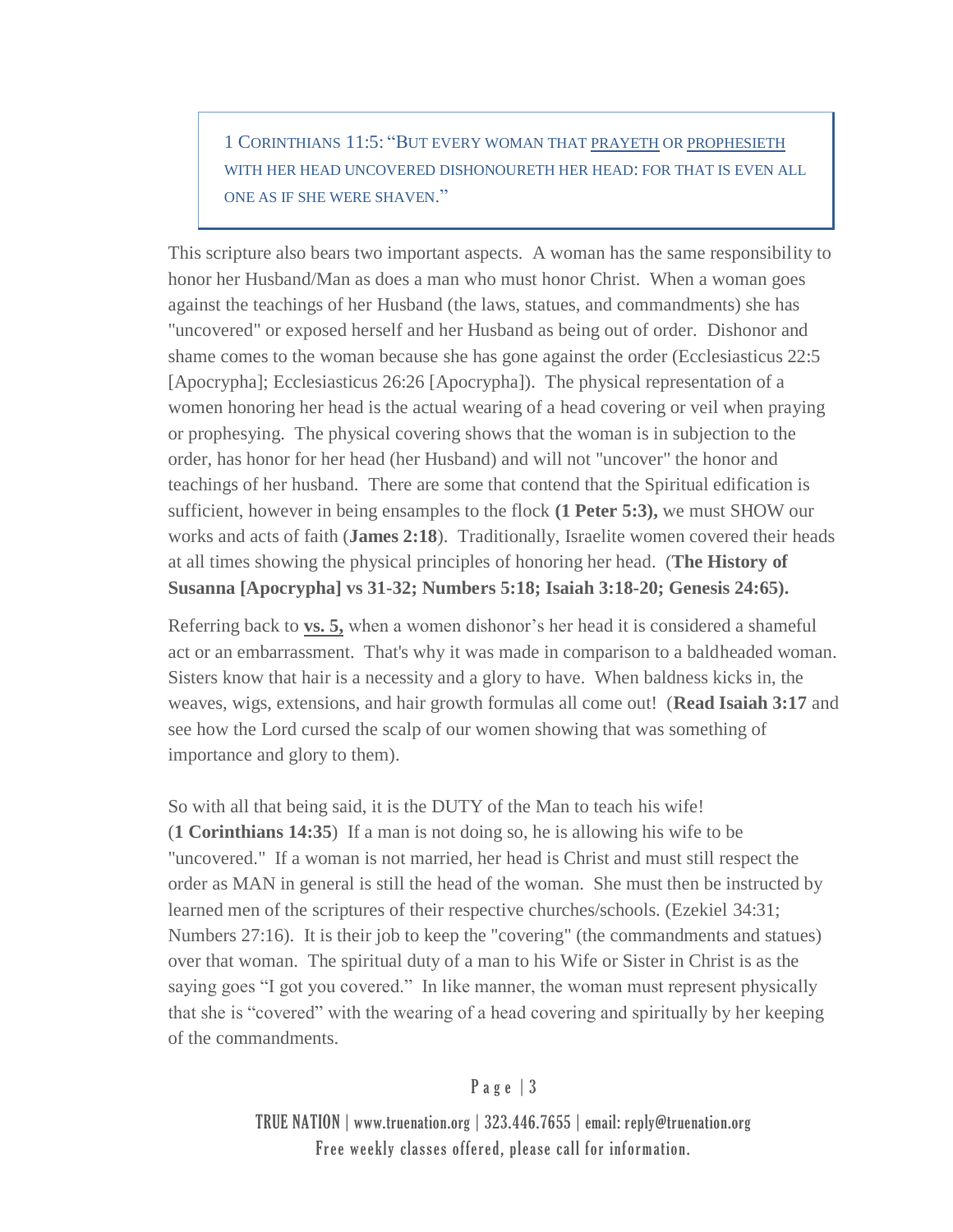1 CORINTHIANS 11:6: "FOR IF THE WOMAN BE NOT COVERED, LET HER ALSO BE SHORN: BUT IF IT BE A SHAME FOR A WOMAN TO BE SHORN OR SHAVEN, LET HER BE COVERED."

In this verse, Paul is edifying how to keep order in the Church. Obviously, there were women that were not wearing a head covering physically or spiritually. To those who refused, Paul warns them it is a shame to refuse to cover their heads, thus a physical shaving of their hair would expose them as being rebellious to the commandments and order of the church. In short, if a woman does not want to be shamed, she need only wear a head covering, respect the chain of command and keep the holy commandments and ordinances of the Scriptures.

1 CORINTHIANS 11:7 "<sup>7</sup> FOR A MAN INDEED OUGHT NOT TO COVER HIS HEAD, FORASMUCH AS HE IS THE IMAGE AND GLORY OF GOD: BUT THE WOMAN IS THE GLORY OF THE MAN.  $^{8}$  For the man is not of the woman; but the woman OF THE MAN.  $^{9}$  Neither was the man created for the woman; but the WOMAN FOR THE MAN<sup>"</sup>

So here Paul is reflecting back to the time of the creation with Adam and Eve and the order established in Genesis Chapter 2.

1 CORINTHIANS 11:10: "<sup>10</sup> FOR THIS CAUSE OUGHT THE WOMAN TO HAVE POWER ON HER HEAD BECAUSE OF THE ANGELS."

This scripture is saying that the woman should be in order allowing her head (Husband or Male Teachers) to have the power to lead her righteously because the angels are present when we pray or prophesy. The scriptures give numerous examples of how the angels are mediators and messengers between YHWH and us. If disorder is present, then communication will be disrupted. A few examples of this: **Matthew 1:20; Daniel 8:16; 1 Timothy 2:5; Galatians 3:19.**

1 CORINTHIANS 11:14 14] DOTH NOT EVEN NATURE ITSELF TEACH YOU, THAT, IF A MAN HAVE LONG HAIR, IT IS A SHAME UNTO HIM?

## P a g e | 4